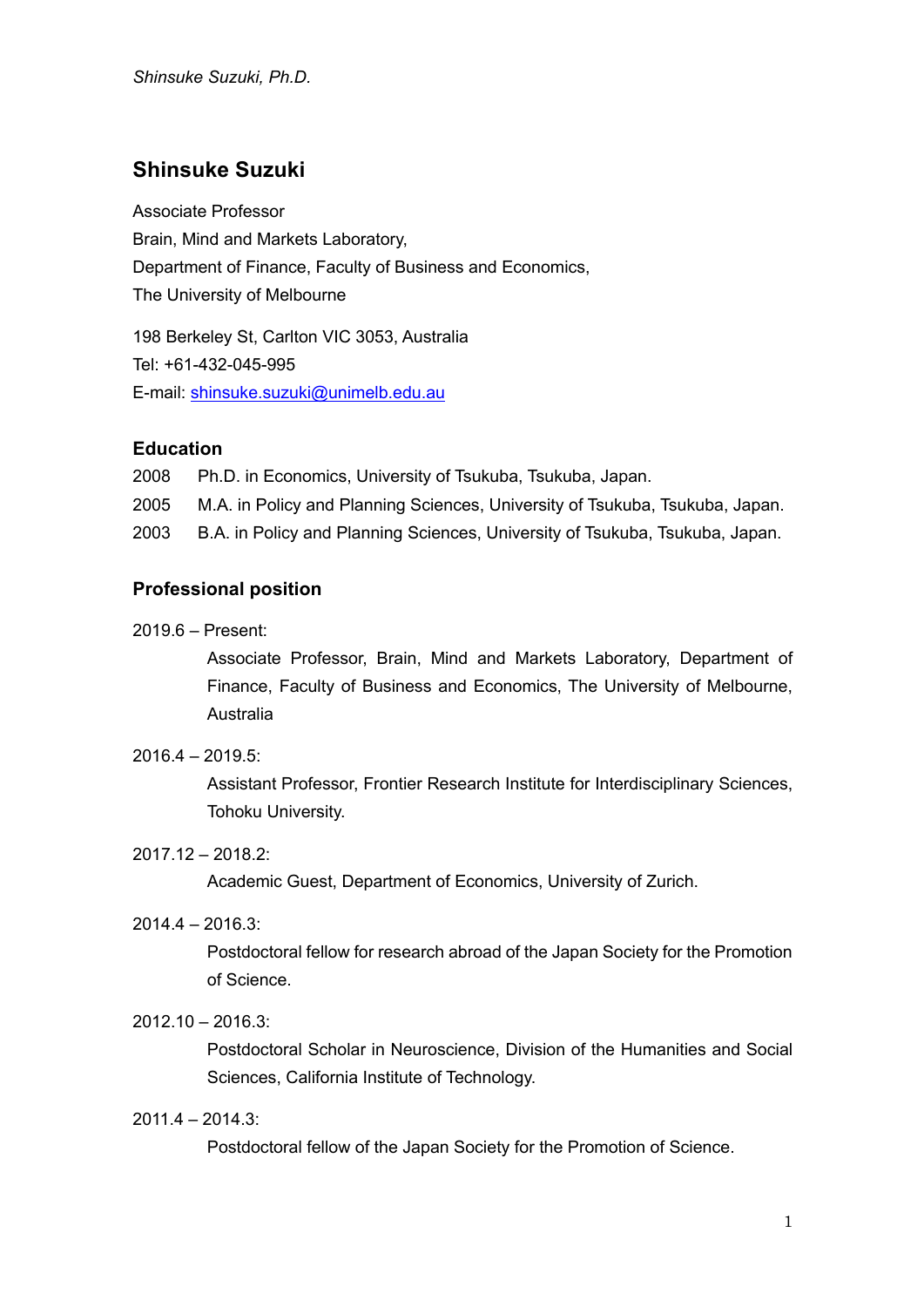### 2011.4 – Present:

Visiting Scientist, Laboratory for Integrated Theoretical Neuroscience, RIKEN Brain Science Institute.

### $2011.4 - 2014.3$

Visiting Scientist, Graduate School of Letters, Hokkaido University.

2008.4 – 2011.3:

Research Scientist, Laboratory for Integrated Theoretical Neuroscience, RIKEN Brain Science Institute.

 $2006.4 - 2007.3$ 

Research Fellow of the Japan Society for the Promotion of Science.

### **Honors and Awards:**

2017.4: Young Scientist Award from Ministry of Education, Culture, Sports, Science and Technology, Japan

2008.3: University of Tsukuba, President Award.

2003.3: Graduate School of Systems and Information engineering, University of Tsukuba, Provost Award.

# **Funding:**

### *Research Grant*

2017.4 – 2019.3

JSPS Challenging Research (Exploratory). Role, PI. Amount, 6,500,000JPY (= 59,000USD).

2017.4 – 2019.3 JSPS Grant-in-Aid for Scientific Research on Innovative Areas (Research in a proposed research area). Role, PI. Amount, 7,020,000JPY (= 64,000USD).

2017.4 – 2019.3

JSPS Grant-in-Aid for Scientific Research on Innovative Areas (Research in a proposed research area). Role, PI. Amount, 9,750,000JPY (= 89,000USD).

 $2016.10 - 2017.3$ JSPS Grant-in-Aid for Research Activity start-up. Role, PI. Amount, 1,170,000JPY (=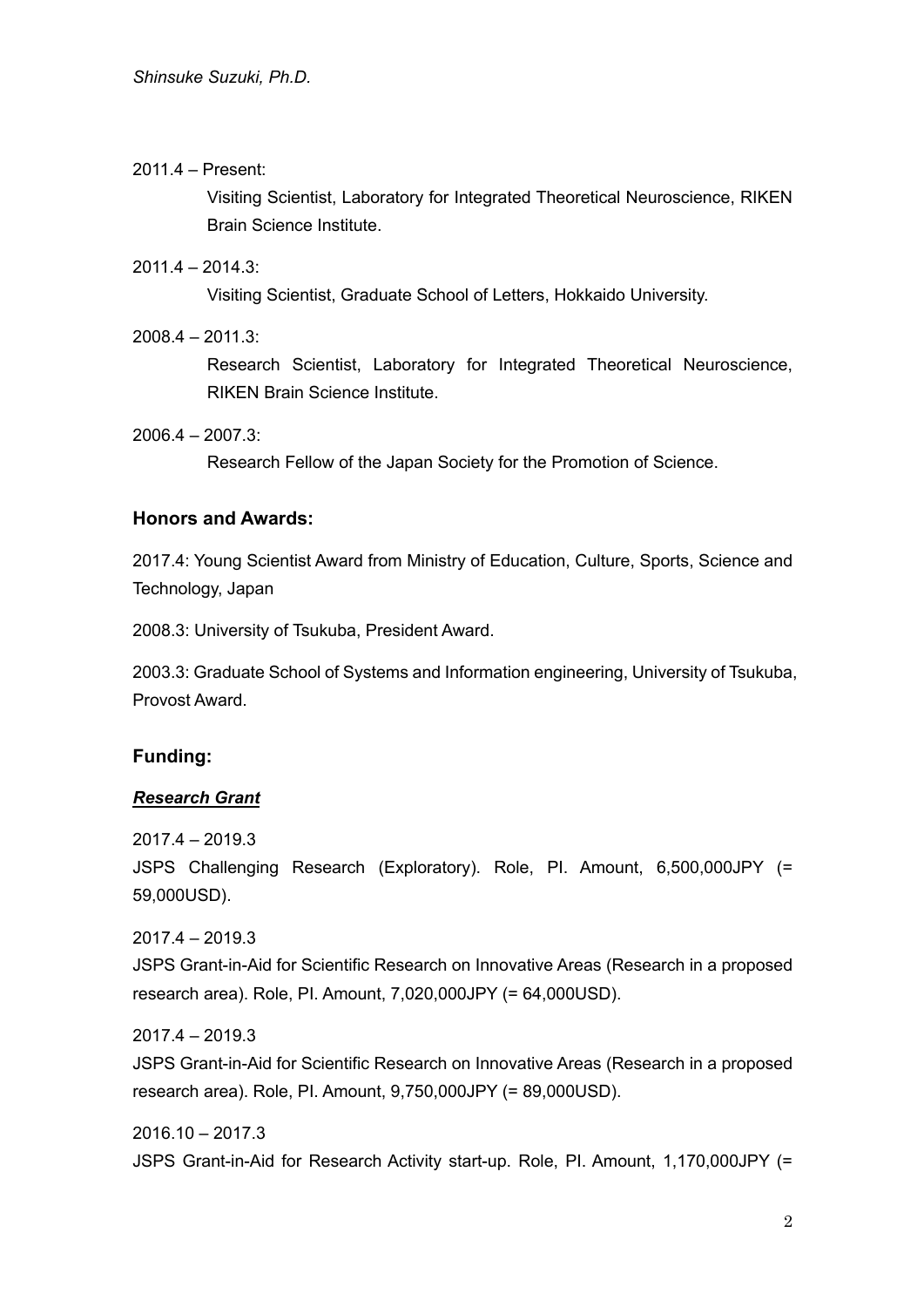11,000USD).

2016.4 – 2018.3

Career Development Project for Researchers of Allied Universities, Program for Developing Next-generation Researchers. Role, PI. Amount, 10,000,000JPY (= 91,000USD).

2014.4 – 2015.3 SUNTORY FOUNDATION Grant-in-Aid for Young Scientists. Role, PI. Amount, 700,000JPY (= 6,000USD).

2011.4 – 2014.3:

Grant-in-Aid for JSPS Research Fellow. Role, PI. Amount, 2,400,000JPY (= 22,000USD).

2006.4 – 2008.3:

Grant-in-Aid for JSPS Research Fellow. Role, PI. Amount, 1,900,000JPY (= 17,000USD).

# *Fellowship*

2014.4 – 2016.3:

Postdoctoral fellow for research abroad of the Japan Society for the Promotion of Science. Amount, 10,400,000JPY (= 95,000USD).

2011.4 – 2014.3:

Postdoctoral fellow of the Japan Society for the Promotion of Science. Amount, 13,032,000JPY (= 118,000USD).

2006.4 – 2007.3:

Research Fellow of the Japan Society for the Promotion of Science. Amount, 4,800,000JPY (= 44,000USD).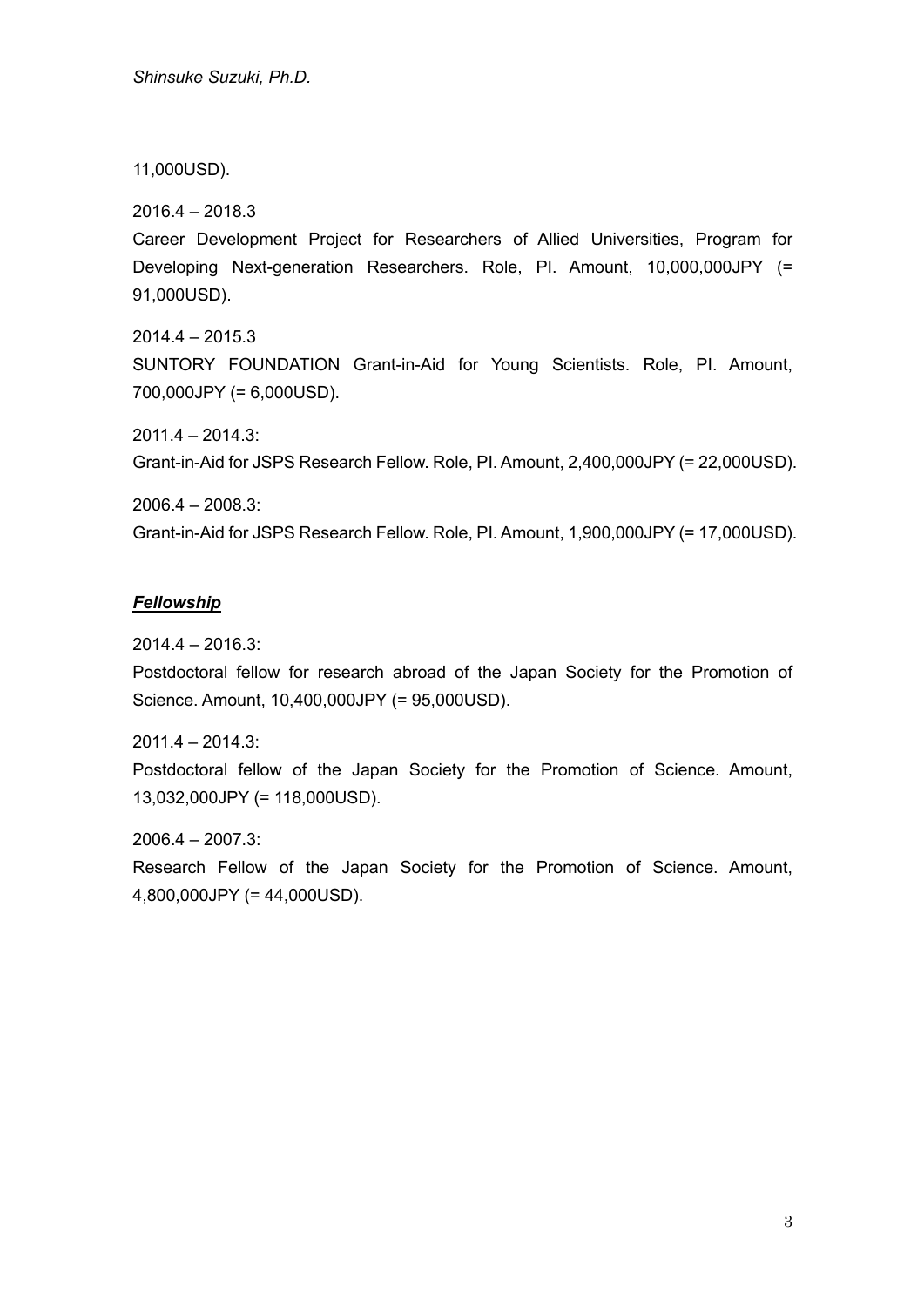# **Publications:**

# *Refereed journal articles*

### [*Neuroscience* and *Psychology*]

- 1. Haruaki Fukuda, Ning Ma, **Shinsuke Suzuki**, Norihiro Harasawa, Kenichi Ueno, Justin L Gardner, Noritaka Ichinohe, Masahiko Haruno, Kang Cheng, Hiroyuki Nakahara\*, "Computing Social Value Conversion in the Human Brain", *Journal of Neuroscience*, in press.
- 2. Andrea M. F. Reiter\*, **Shinsuke Suzuki**, John P. O'Doherty, Shu-Chen Li, Ben Eppinger, "Risk contagion by peers affects learning and decision-making in adolescents", *Journal of Experimental Psychology: General*, in press.
- 3. Peter Bossaerts\*, **Shinsuke Suzuki**, John P. O'Doherty, "Perception of Intentionality in Investor Attitudes Towards Financial Risks", *Journal of Behavioral and Experimental Finance*, in press.
- 4. **Shinsuke Suzuki\***, Logan Cross, John P. O'Doherty, "Elucidating the underlying components of food valuation in the human orbitofrontal cortex", *Nature Neuroscience*, Vol. 20, pp. 1780-1786, 2017.
- 5. Christopher A. Hill\*, **Shinsuke Suzuki**, Rafael Polania, Marius Moisa, John P. O'Doherty, Christian C. Ruff, "A causal account of the brain network computations underlying strategic social behavior", *Nature Neuroscience*, Vol. 20, pp. 1142-1149, 2017.
- 6. **Shinsuke Suzuki\***, Emily L. S. Jensen, Peter Bossaerts, John P. O'Doherty, "Behavioral contagion during learning about another agent's risk-preferences acts on the neural representation of decision risk", *Proceedings of the National Academy of Sciences of the United States of America* **(PNAS)**, Vol. 113, pp. 3755-3760, 2016.
- 7. **Shinsuke Suzuki**\*, Ryo Adachi, Simon Dunne, Peter Bossaerts, John P. O'Doherty, "Neural mechanisms underlying human consensus decision-making", *Neuron*, Vol. 86, pp. 591-602, 2015.
- 8. Hideyuki Takahashi\*, Kazunori Terada, Tomoyo Morita, **Shinsuke Suzuki**, Tomoki Haji, Hideki Kojima, Masahiro Yoshikawa, Yoshio Matsumoto, Takashi Omori, Minoru Asada, Eiichi Naito\*, "Different impressions of other agents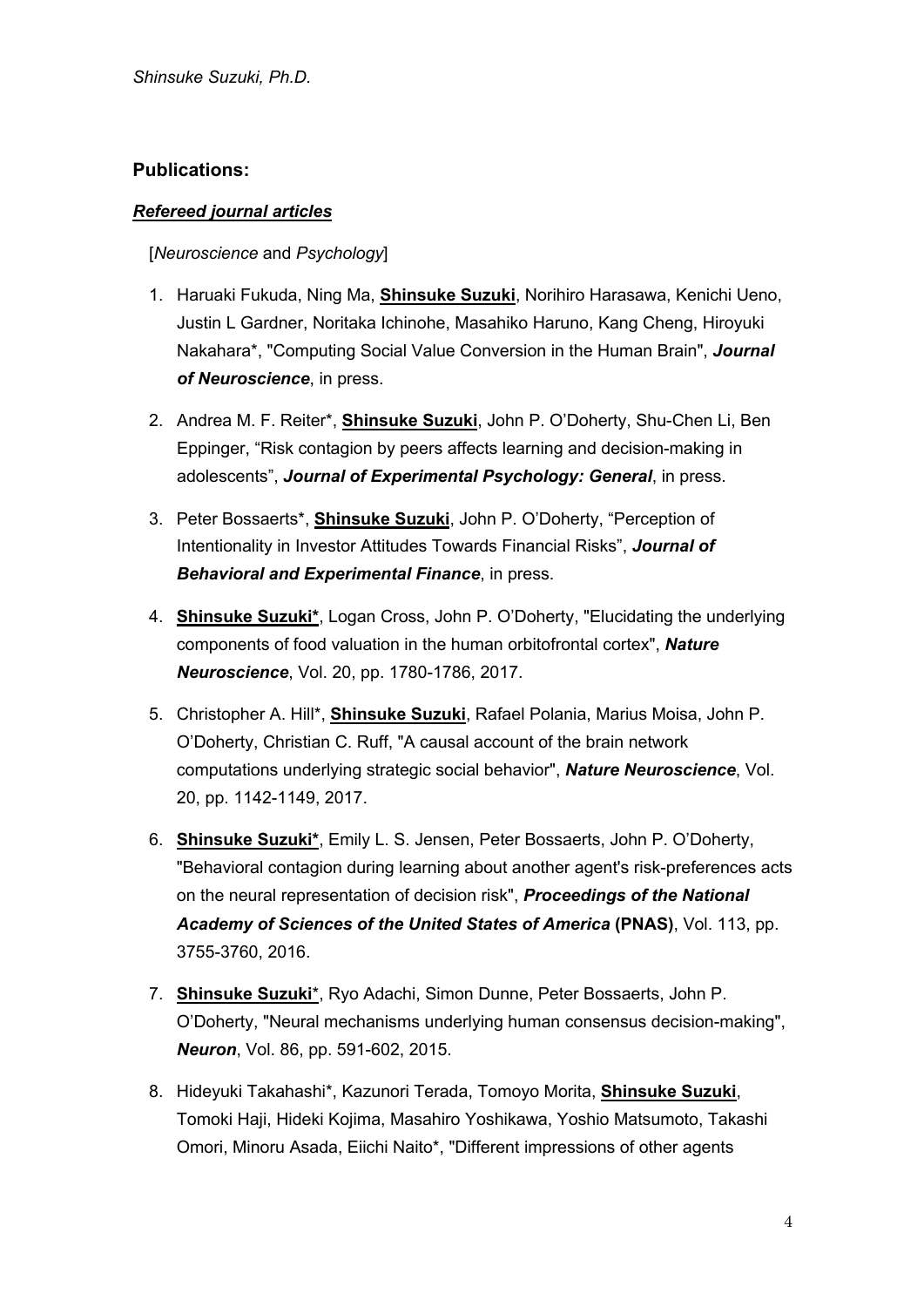obtained through social interaction uniquely modulate dorsal and ventral pathway activities in the social human brain", *Cortex*, Vol. 58, pp. 289-300, 2014.

- 9. **Shinsuke Suzuki**, Norihiro Harasawa, Kenichi Ueno, Justin L Gardner, Noritaka Ichinohe, Masahiko Haruno, Kang Cheng, Hiroyuki Nakahara\*, "Learning to simulate other's decisions", *Neuron*, Vol. 74, No. 6, pp. 1125-1137, 2012.
- 10. **Shinsuke Suzuki**\*, Kazuhisa Niki, Syoken Fujisaki and Eizo Akiyama, "Neural basis of conditional cooperation", *Social Cognitive and Affective Neuroscience*, Vol. 6, No. 3, pp. 338-347, 2011.

[*Theoretical Biology*]

- 11. Genki Ichinose\*, Masaya Saito, **Shinsuke Suzuki**, "Collective Chasing Behavior between Cooperators and Defectors in the Spatial Prisoner's Dilemma", *PLoS ONE* 8(7): e67702, 2013.
- 12. **Shinsuke Suzuki**\* and Hiromichi Kimura, "Indirect reciprocity is sensitive to costs of information transfer", *Scientific Reports*, Vol. 3, No. 1435, 2013.
- 13. **Shinsuke Suzuki**\* and Hiromichi Kimura, "Oscillatory dynamics in the coevolution of cooperation and mobility", *Journal of Theoretical Biology*, Vol. 287, No. 1, pp. 42-47, 2011.
- 14. **Shinsuke Suzuki**\* and Eizo Akiyama, "Chaos, oscillation and the evolution of indirect reciprocity in n-person games", *Journal of Theoretical Biology*, Vol. 252, No. 4, pp. 686-693, 2008.
- 15. **Shinsuke Suzuki**\* and Eizo Akiyama, "Evolutionary stability of first-orderinformation indirect reciprocity in sizable groups", *Theoretical Population Biology*, Vol. 73, No. 3, pp. 426-436, 2008.
- 16. **Shinsuke Suzuki**\* and Eizo Akiyama, "Three-person game facilitates indirect reciprocity under image scoring", *Journal of Theoretical Biology*, Vol. 249, No. 1, pp. 93-100, 2007.
- 17. **Shinsuke Suzuki**\* and Eizo Akiyama, "Evolution of compassion under unrepeated interaction", **Advancing Social Simulation** (eds. Takahashi, S., Sallach, D. and Rouchier, J.), pp. 273-282. Springer, 2007.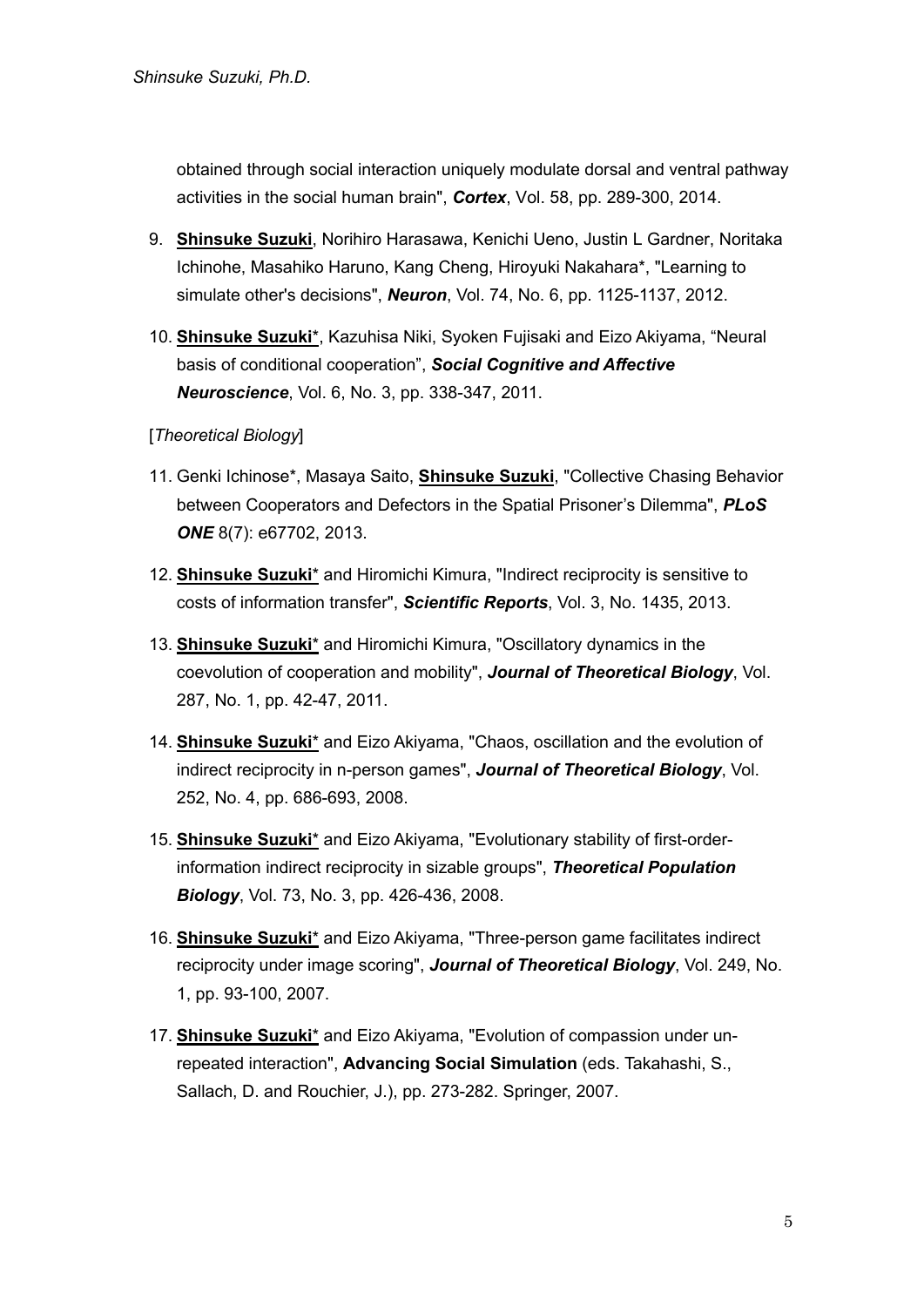- 18. **Shinsuke Suzuki**\* and Eizo Akiyama, "Evolution of indirect reciprocity in groups of various sizes and comparison with direct reciprocity", *Journal of Theoretical Biology*, Vol. 245, No. 3, pp. 539-552, 2007.
- 19. **Shinsuke Suzuki**\* and Eizo Akiyama, "Evolution of indirect reciprocity in sizable groups: the effect of standing reputation criterion", *IPSJ (Information Processing Society of Japan) Journal*, Vol. 47, No. 5, pp. 1463-1472, 2006 (in Japanese).
- 20. **Shinsuke Suzuki**\* and Eizo Akiyama, "Reputation and the Evolution of Cooperation in Sizable Groups", *Proceedings of the Royal Society B: Biological Sciences*, Vol. 272, No. 1570, pp. 1373-1377, 2005.

# *Invited journal articles*

21. Hiroyuki Nakahara\* and **Shinsuke Suzuki**, "Social decision-making and theoretical neuroscience: prospects for human sciences and computational psychiatry", *Brain and nerve (Shinkei kenkyu no shinpo)*, Vol. 65, pp. 973- 982, 2013 (in Japanese).

### *Refereed conference proceedings*

- 22. Genki Ichinose, Masaya Saito and **Shinsuke Suzuki**, "Evolutionary chasing between cooperators and defectors on the spatial prisoner's dilemma", *Proceedings of Artificial Life 13*, pp. 557-558, 2012.
- 23. **Shinsuke Suzuki**, Norihiro Harasawa, Kenichi Ueno, Sivaramakrishnan Kaveri, Justin L Gardner, Noritaka Ichinohe, Masahiko Haruno, Kang Cheng, Hiroyuki Nakahara, "Does one simulate the other's value-based decision making by using the neural systems for his own?", *Computational and Systems Neuroscience 2010*.
- 24. **Shinsuke Suzuki** and Eizo Akiyama, "Evolution of compassion under unrepeated interaction", the Proceedings of the First World Congress on Social Simulation (WCSS2006), Vol. 2 pp. 65-72, 2006.
- 25. **Shinsuke Suzuki** and Eizo Akiyama, "Evolution of the Reputation-based Reciprocity in Sizable Groups", *Proceedings of the 1-st International Workshop on Agent Network Dynamics and Intelligence*, pp. 111-117, 2005.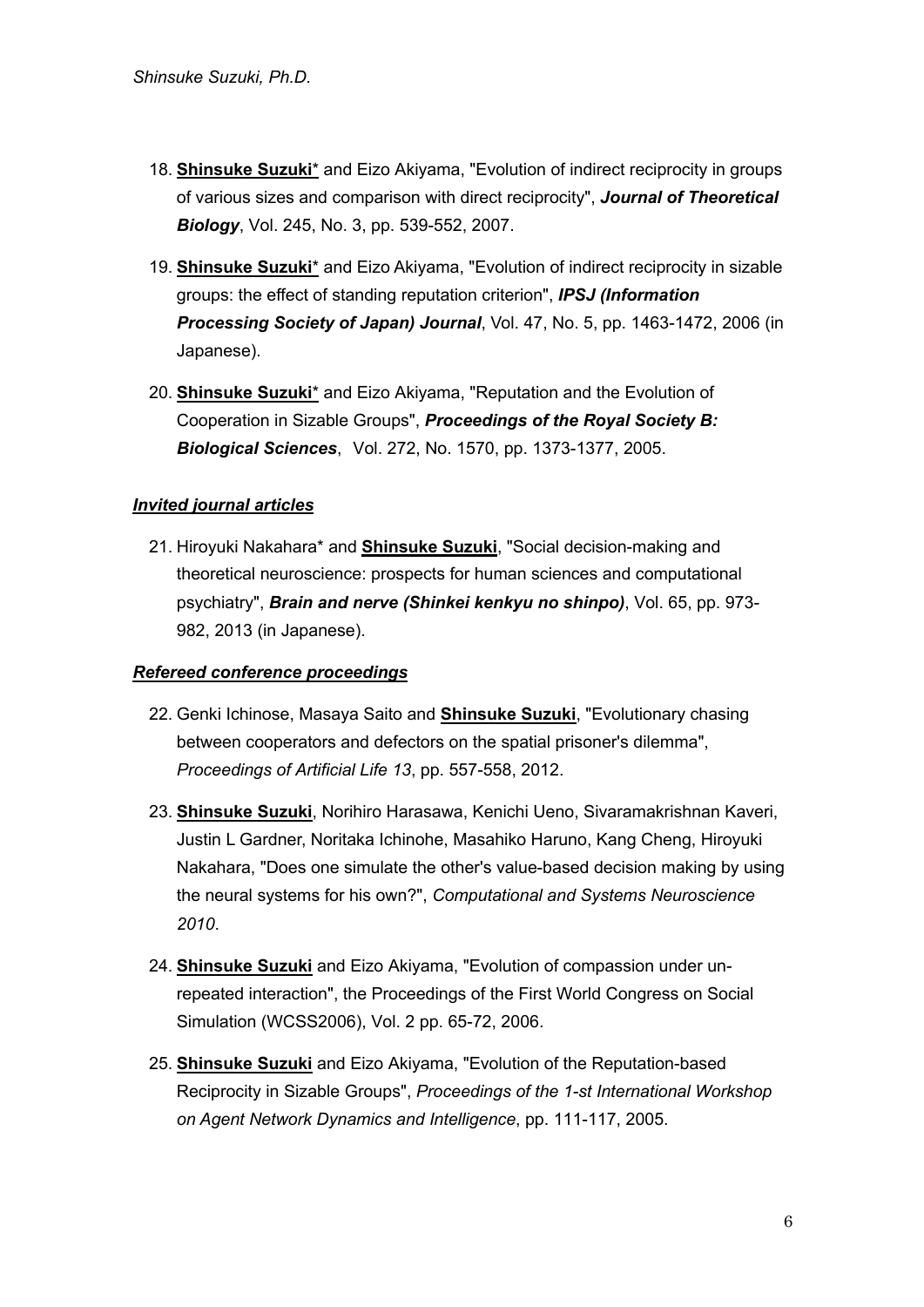26. **Shinsuke Suzuki** and Eizo Akiyama, "Reputation and the Evolution of Cooperation in Sizable Groups", *Proceedings of the 9-th Workshop on Economics and Heterogeneous Interacting Agents*, CD-ROM, 2004.

### **Invited presentations (selected):**

- 1. **Shinsuke Suzuki**, "Food value computation in the human orbitofrontal cortex", *Eighth International Symposium on Biology of Decision Making (SDBM2018)*, Paris, France, 2018.5.
- 2. **Shinsuke Suzuki**, "Value computation in the human brain: its basis and contagious nature", *Neuroeconomics Seminar*, University of Zurich, Switzerland, 2018.2.
- 3. **Shinsuke Suzuki**, "Value computation in the human brain: its basis and contagious nature", University of Reading, UK, 2018.1.
- 4. **Shinsuke Suzuki**, "Value computation in the human brain: its basis and contagious nature", *Social Mind Seminar*, University of York, UK, 2018.1.
- 5. **Shinsuke Suzuki**, "Value computation in the human brain: its basis and contagious nature", *BrainCom Lecture*, Kochi University of Technology, Japan, 2017.3.
- 6. **Shinsuke Suzuki**, "Neural representation of value: its basis and contagious nature", *17th Workshop on Mechanism of Brain and Mind*, Japan, 2017.1.
- 7. **Shinsuke Suzuki**, "Value computation in the human brain: its basis and contagious nature", *International Workshop on Computational Psychiatry*, Korea, 2016.10.
- 8. **Shinsuke Suzuki**, "Neural computations underlying human social decisionmaking", *2016 Young Computational Neuroscientist Workshop*, Korea, 2016.10.
- 9. **Shinsuke Suzuki**, "Value computation in the human brain: its basis and contagious nature", *Riken BSI Forum*, Japan, 2016. 9.
- 10. **Shinsuke Suzuki**, "Contagious nature of human risk preference", *Center for Information and Neural Networks Seminar*, Japan, 2016.6.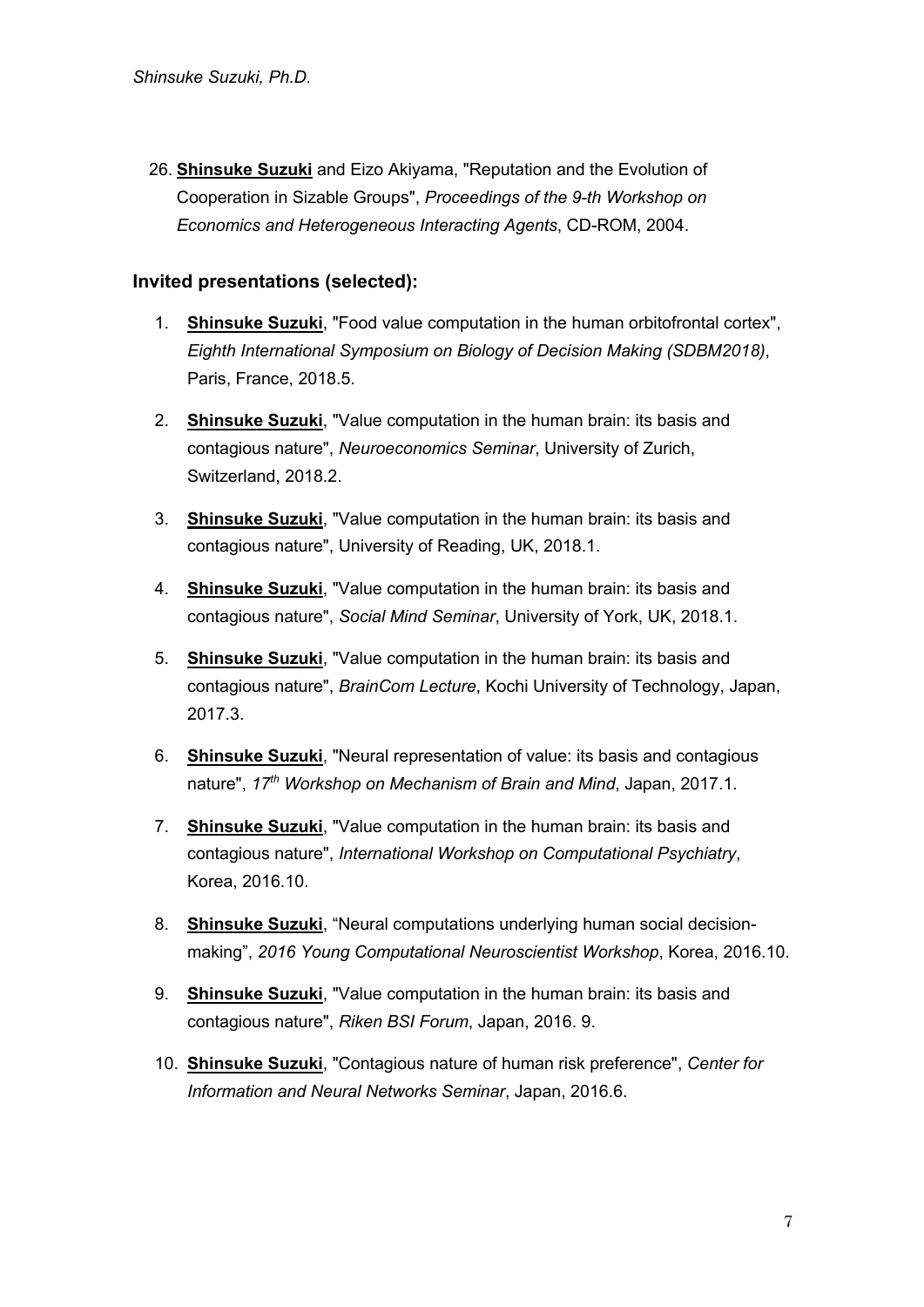- 11. **Shinsuke Suzuki**, " A computational model of human consensus decisionmaking and its neural implementation", Tamagawa University *Brain Science Institute seminar for young researchers*, Japan, 2015.10.
- 12. **Shinsuke Suzuki**, "Neural mechanisms underlying human consensus decision making". *Center for Information and Neural Networks Seminar*, Japan, 2014.3.
- 13. **Shinsuke Suzuki**, "Learning to Simulate Others' Decisions". *Center for Information and Neural Networks Seminar*, Japan, 2012.9.
- 14. **Shinsuke Suzuki**, "Does one simulate the other's value-based decision making by using the neural systems for his own?", *The 38th International Seminar on Experiments and Surveys in Economics and Related Social Sciences*, Japan, 2010.3.
- 15. **Shinsuke Suzuki**, "Neural basis of conditional cooperation", *EXPSS 2008*, Japan, 2008.9.

# **Teaching experience**

 $2017.11 - 2018.3$ 

Member of the PhD thesis committee (student: Takashi Fujii), Graduate School of Dentistry, Tohoku University.

 $2016.1 - 2016.3$ :

Mentor of the Lab Rotation Graduate Student program (student: Logan Cross), California Institute of Technology.

 $2014.6 - 2014.9$ :

Mentor of the Caltech's Summer Undergraduate Research Fellowships program (student: Emily Jensen), California Institute of Technology.

2014.1 – 2014.3:

Mentor of the Lab Rotation Student program (student: Emily Jensen), California Institute of Technology.

2013.1 – 2013.3:

Mentor of the Lab Rotation Student program (student: Connor Wilson), California Institute of Technology.

2006.9 – 2006.11: